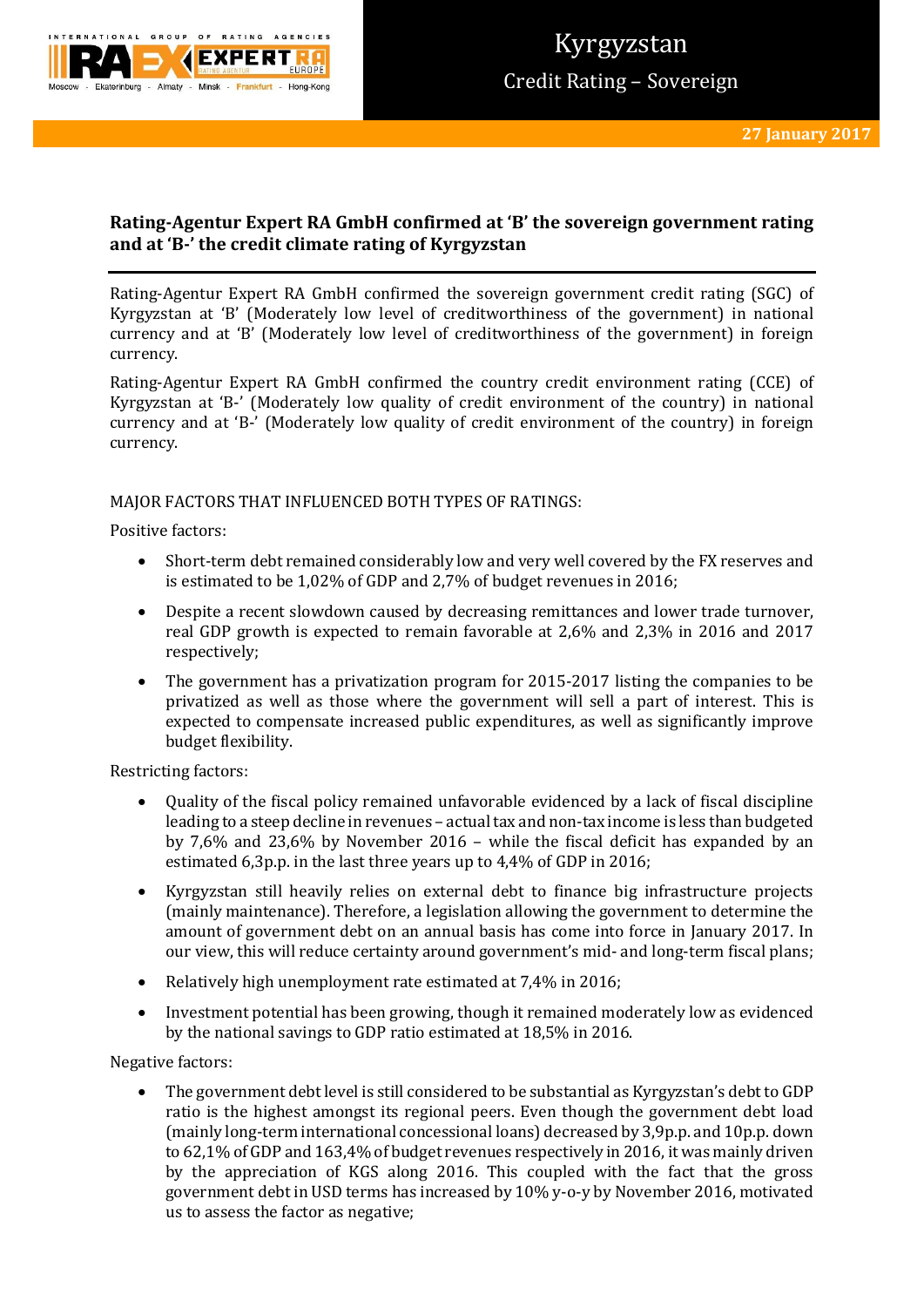

- The yield on the 5Y government bond remained substantially high at 18,1% as of November 2016 still reflecting high open market financing costs for the government and a negative investors' perception of the long-term risks in the economy;
- Despite still overall favorable dynamics of real GDP, GDP per capita in PPP estimated at USD 3 500 in 2016 remained low and puts Kyrgyzstan behind its peers;
- Consumer prices contracted by 0,5% y-o-y in 2016, hence the price stability objective of the monetary policy was missed again (inflation between 5-7%). The inflation rate has been highly volatile for the past three years and was mostly determined by the exchange rate pass through (this effect has eased in the 2H 2016) due to decreasing but still high imports (estimated at 55,9% of GDP in 2016) and dollarization levels, which, alongside an underdeveloped interbank market, also had a negative impact on the effectiveness of the policy transmission mechanism;
- The banking sector remains underdeveloped with banks' assets and volume of private credit estimated at 39,4% and 20,7% of GDP in 2016 respectively. Meanwhile the amount of risk accumulated by the sector continues to be substantial. As of November 2016 ROA was expected to decrease by 1.1p.p down to 0,3% as compared to December 2015. Additionally, NPLs were 9,3% of total loans in the same period; this represents a 2,2p.p. growth since the last year. However, the sector remained well capitalized with a capital to assets ratio of 16,5% by November 2016;
- Competitiveness of Kyrgyz economy is very narrow. The country imports most of its products (trade deficit was estimated at 32% of GDP in 2016) and had a competitiveness index of 3,83 from the WEF in 2015 which ranks 102nd out of 140 countries, one of the worst amongst its regional peers.

Stress factors:

- High dependence on Russia, China and on International Organizations to finance operations and receive financial aid and remittances (weak stress-factor);
- Dollarization continued to be a problem representing 56,2% of total deposits and 44,1% of total loans in 2016 (weak stress-factor).

# ADDITIONAL FACTORS THAT INFLUENCED CCE RATINGS:

Negative factors:

- Very high and volatile levels of real interest rate;
- Stock and bond exchange market remained underdeveloped with a small amount of listed companies (26 as of January 2017), low turnover, high concentration of trade on the biggest issuers (ten largest issuers account for about 85,4% of the amount of annual trading in 2016) and a narrow variety of products.

Restricting factors:

- Interest rate spread was expected to stay moderately high at around 6,3% in 2016;
- Average institutional development of the country was reflected by a low position in Doing Business Ranking (75<sup>th</sup> out of 180), shallow level of trust in the government with only 37% of population trusting the government according to Human Development Report and substantial level of corruption (Transparency International reports CPI index stood at 28 in 2015).

Positive factors:

 Very good performance of the stock market index (KSE) showing an accumulated return of 86,5% during 2014-2016.

## SENSITIVITY ASSESSMENT:

The following developments could lead to an upgrade: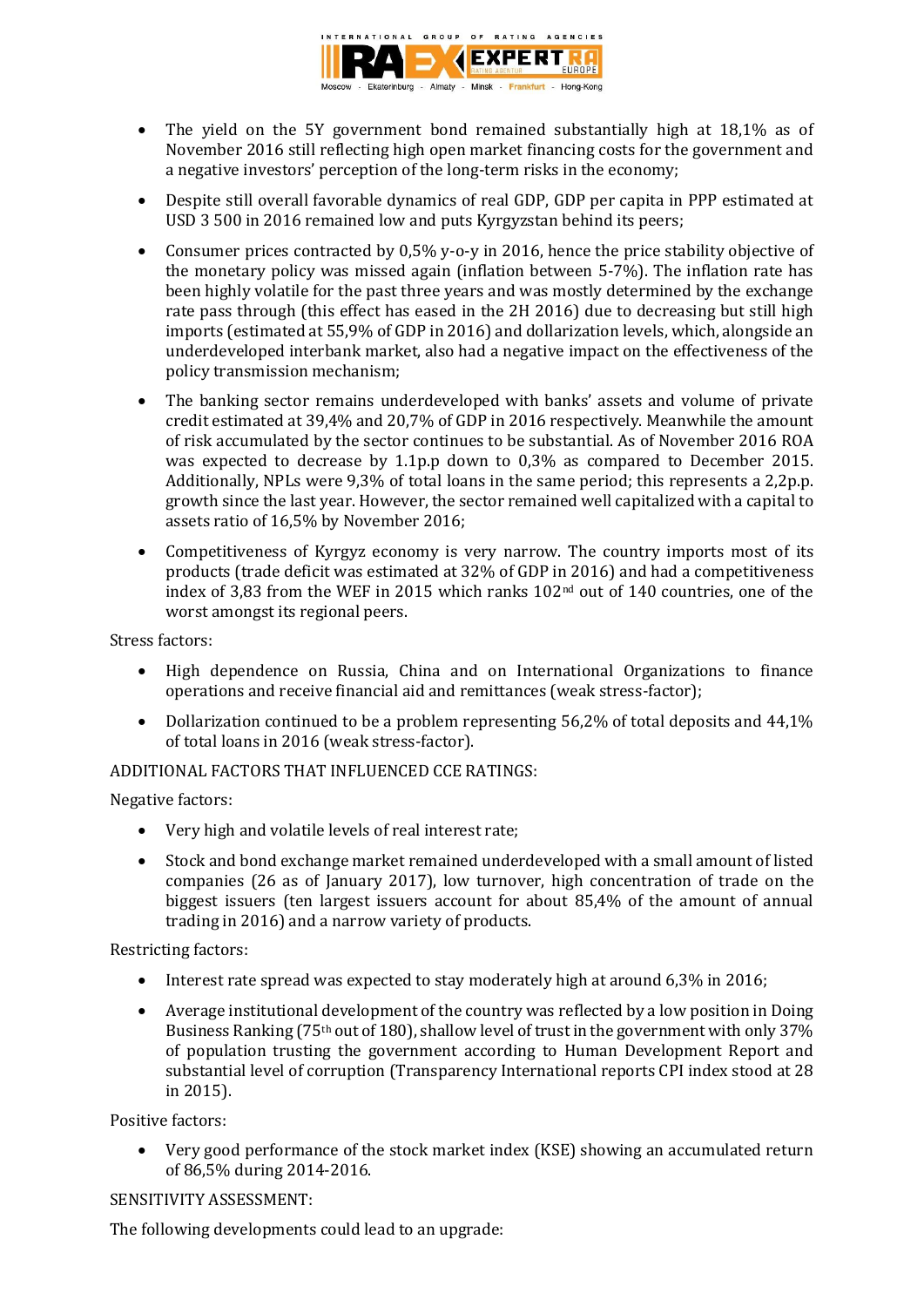

- Smooth recovery of the biggest regional partners which would reduce external pressures and help push real GDP growth;
- Further reduction of dollarization levels, price stability and exchange rate maintenance.

The following developments could lead to a downgrade:

- Further fiscal deficit expansion coupled with subsequent government debt accumulation above sustainable levels;
- Continuing risk accumulation in the banking sector.

"The sovereign rating of Kyrgyzstan is curbed by the excessive reliance on external financial aid, further widening of the fiscal deficit as well as the inability to sustain price stability. The banking sector remains vulnerable, as banks' profitability continues to sink. Fiscal deficit is expected to expand as Kyrgyzstan has missed tax and non-tax revenue targets. Government debt levels have decreased mainly due to a steep appreciation of the KGS along 2016. However, these levels remain a negative factor due to uncertainty regarding potential shocks on the exchange rate – given the high share of FX denominated debt – and future debt accumulation plans.

Sharp decline of dollarization levels caused by the implementation of new de-dollarization policies and cuts in the policy rate have caused lending rates to decrease. Furthermore, high external exposure have limited output growth; however, provided further smooth recovery of the biggest CIS partners, would propel economic growth." - Clarified Ilya Makunin, Rating Analyst of Rating-Agentur Expert RA GmbH.

Responsible expert: Ilya Makunin, Rating Analyst of Rating-Agentur Expert RA GmbH

Reviewer: Hector Alvarez, Rating Associate of Rating-Agentur Expert RA GmbH

Research report on Kyrgyzstan is available at:

http://raexpert.eu/reports/Research\_report\_Kyrgyzstan\_27.01.2017.pdf

Next scheduled rating publication: 21 July 2017. The full sovereign rating calendar can be found at<http://raexpert.eu/sovereign/#conf-tab-5>

For further information contact:

## **Rating-Agentur Expert RA GmbH** Walter-Kolb-Strasse 9-11,

60594 Frankfurt am Main, Germany +49 (69) 3085-45-00 E-mail[: info@raexpert.eu](mailto:info@raexpert.eu) [www.raexpert.eu](http://raexpert.eu/)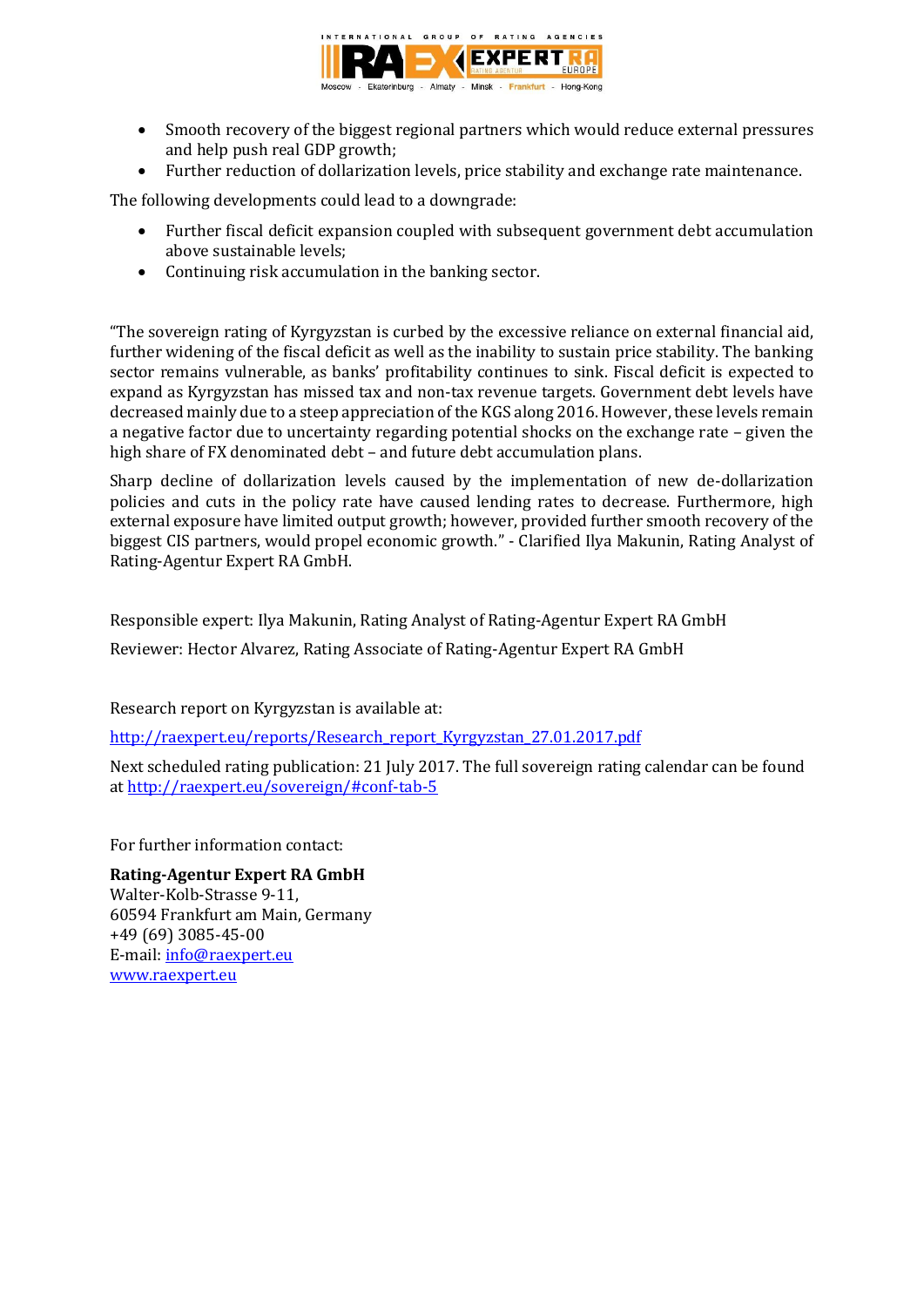

# RATING HISTORY:

|            |                                                                      | <b>SGC</b>                  |                     | <b>CCE</b>                  |                     |
|------------|----------------------------------------------------------------------|-----------------------------|---------------------|-----------------------------|---------------------|
| Date       | <b>Review reason</b>                                                 | <b>National</b><br>currency | Foreign<br>currency | <b>National</b><br>currency | Foreign<br>currency |
| 29.07.2016 | Scheduled<br>revision of both<br>types of ratings<br>for the country | B                           | B                   | $B -$                       | B-                  |
| 19.02.2016 | First assignment<br>of both types of<br>ratings for the<br>country   | B                           | B                   | B                           | B                   |